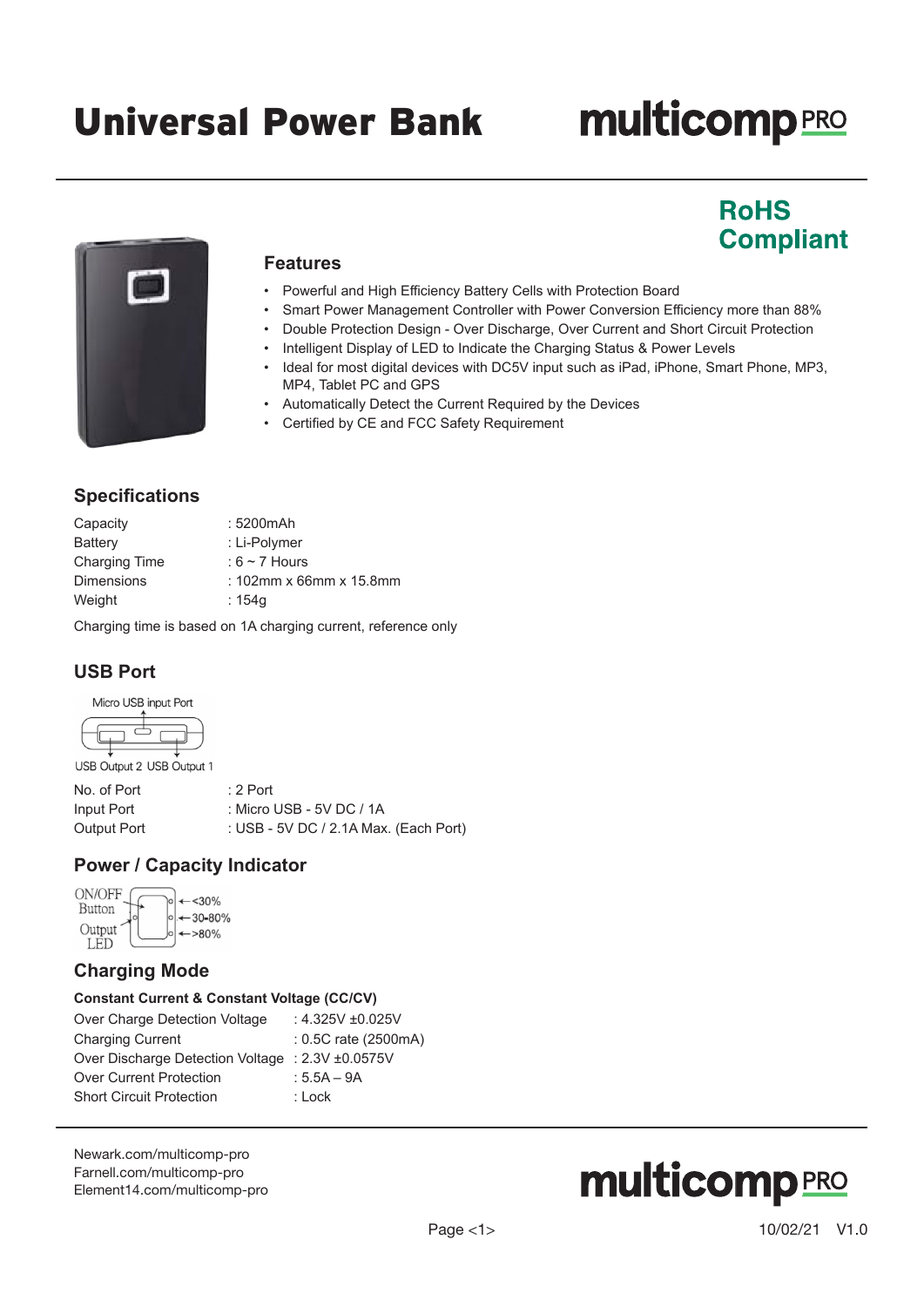# Universal Power Bank

# **multicomp**PRO

### **Required Environment**

| <b>Operating Temperature</b> | : $0^{\circ}$ C - 35 $^{\circ}$ C     |
|------------------------------|---------------------------------------|
| <b>Operating Relative</b>    | : $5\% \sim 95\% \text{ RH}$          |
| Storage Temperature          | : -10 $^{\circ}$ C to 60 $^{\circ}$ C |

### **Accessories**

Micro USB Charging Cable - 1PC



### **Operation Instruction**

### **# How to Recharge Power Bank**

- Use power sources with DC 5V over 500mA. The power sources can be USB port of computer, AC/DC USB adapter and power adaptor with micro USB connector
- Connect the power sources with power bank
- In 5 seconds after connection, one power level LED flashes to indicate the power bank is charged properly. After fully charged, 3 LED turn to solid light



### **# How to Charge your Digital Device**

- Use the original cable or the attached USB cable with correct connector
- Connect the power bank with your digital device
- Press on/off button to start charging; the power indicator will light up for proper charging
- After fully charge, remove the cable and press the on/off button to turn off the power bank

Can press the power indication again to check the power level



[Newark.com/multicomp-](https://www.newark.com/multicomp-pro)pro [Farnell.com/multicomp](https://www.farnell.com/multicomp-pro)-pro [Element14.com/multicomp-pro](https://element14.com/multicomp-pro)

# **multicomp**PRO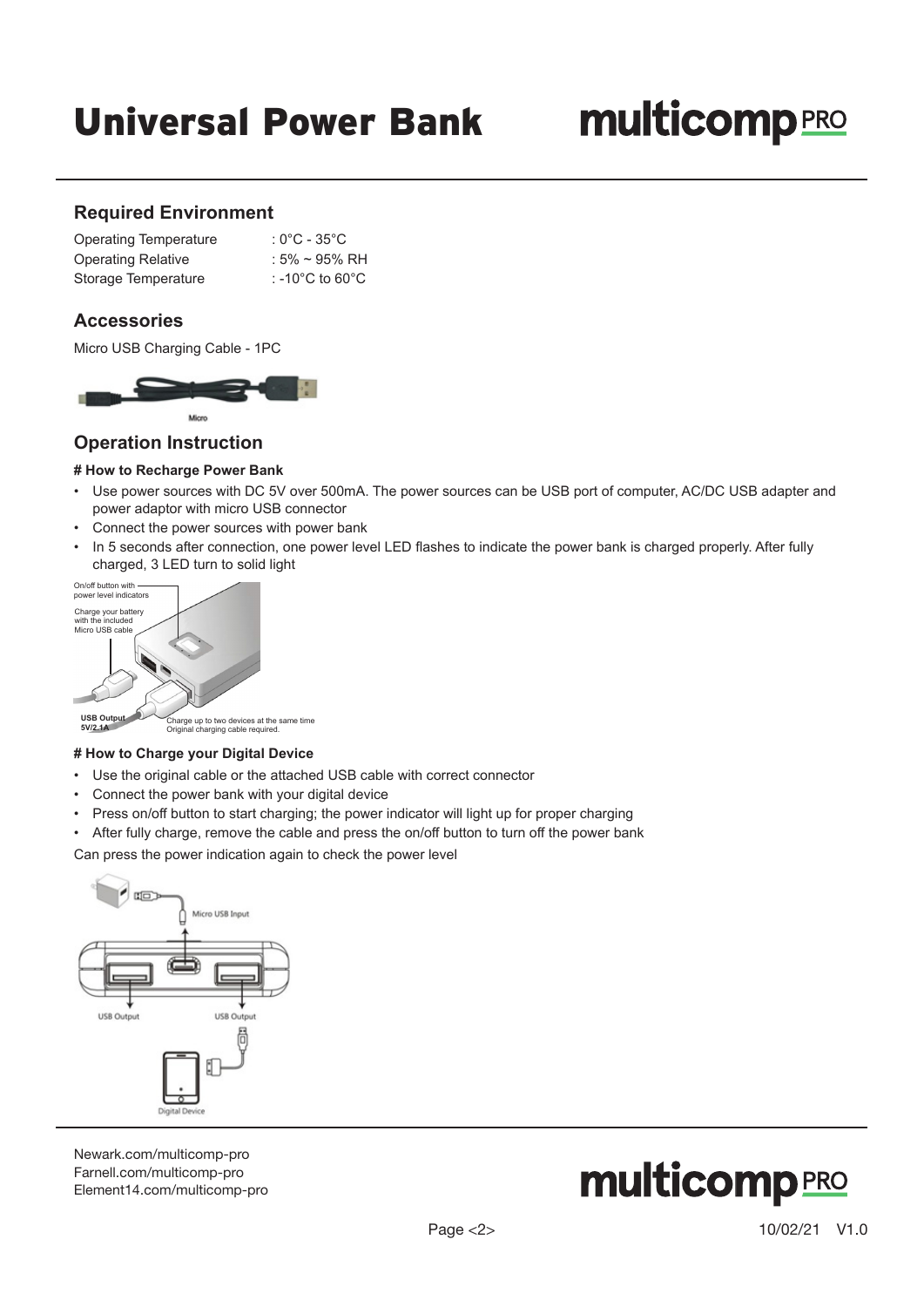# Universal Power Bank

# **multicomp**PRO

## **Instruction of LED Lights - Charge and Discharge**

When Power Bank is connected to power supply (MICRO USB input DC5V), three LED will flash by turns and then flashes according to the power remaining.

Sign: ● Off /  $\ddot{Q}$  Flashing Light /  $\circ$  Solid Light

### $\Leftrightarrow$   $\bullet$  Power < 30%

 $\circ$   $\mathbf{\hat{\cdot}}$   $\bullet$   $\bullet$  Power 30% - 80%  $\bullet$  Off

o o  $\hat{\Omega}$  ● Power > 80%  $\hat{\Omega}$  Flashing Light

 $\circ$   $\circ$  Power = 100%  $\circ$  Solid Light

When discharge, LED light will be off according to the power remain. The first LED keep flashing as the battery is lower power.

### **Note**

The power bank can be charged with input current DC5V / 0.5A or 1A. It will automatically detect the output current of the connected power supply before charging. If the output of power supply is more than 1A, the system draws current only 1A for charging. This smart design guarantees the safety of the charging. If the output current of the power supply is less than 1A, the power bank will take current 0.5A. If the output current is less than 5V or 0.5A, the three level LED will flash. It means the power source is not proper for charging. Make sure your power supply output is DC5V and over 0.5A.

### **Important Safety Instruction**

- Misuse, beat, crush or drop and other conditions may cause product damaged
- Dropping and/or misuse of the product may cause malfunctions and/or damage
- Do not dispose of the power bank in heat and fire
- Please fully charge the power bank to activate it before first use
- If this product will not be used for a long time, please keep it in a cool and dry place. Charge and discharge one time per month
- If the power bank is not used, please turn off the power. Otherwise it will keep consuming the power
- At the end of the battery's life, it should be handed over to an appropriate collection point.

### **Problems and Solutions**

### **# Unable to Charge the Power Bank**

- Make sure the power supply is DC5V, current over 500mA .If the input voltage is not 5V or current under 0.5A, the three level LED will flash. Make sure your power supply is correct
- Check if the USB cable is connected to the Micro USB port correctly
- Some of specific micro USB connectors are not compatible with the power bank. In this condition, change the Micro USB connector

### **# Unable to Charge your Digital Devices**

- The power bank is designed based on Apple's charging mode. It may not be compatible with some devices, such as the Samsung Galaxy Tablet. Please use the special connector for Galaxy Tablet. The problem will be solved
- The input voltage of your devices may not be 5V. Please recheck the input voltage of your devices
- The connection between your device and the power bank is incorrect. Please reconnect
- The cable or connector is damaged or unclean. Please change or clean the cable or connector
- The remaining capacity of the power bank maybe too low to charge the devices. Please charge the power bank first
- If the Power indicator doesn't light up after pressing, the power bank maybe defective. Please contact our service department or your supplier

[Newark.com/multicomp-](https://www.newark.com/multicomp-pro)pro [Farnell.com/multicomp](https://www.farnell.com/multicomp-pro)-pro [Element14.com/multicomp-pro](https://element14.com/multicomp-pro)